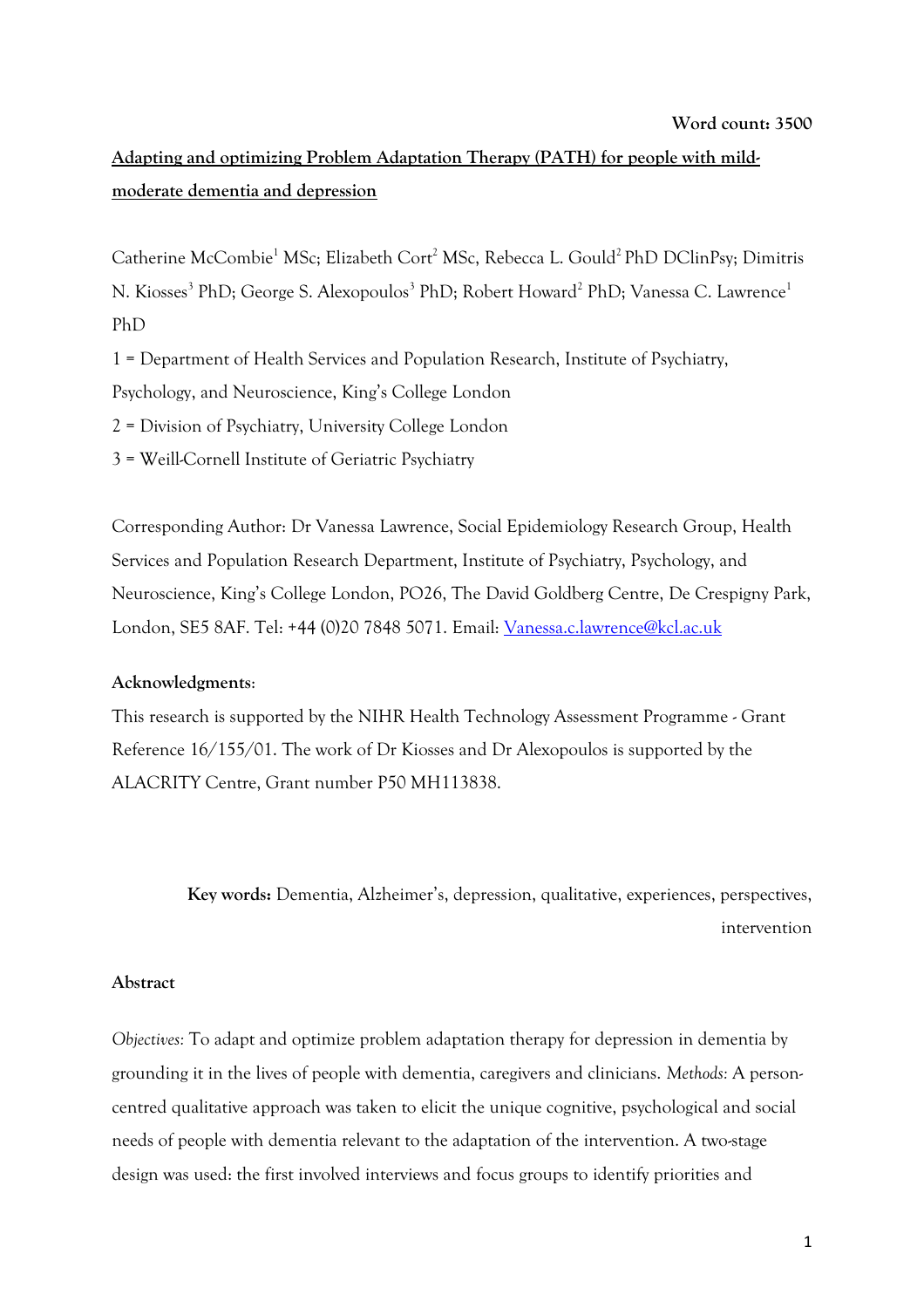concerns surrounding depression in dementia, the second trialling of the adapted intervention. *Participants:* Ten people with dementia and nine caregivers participated in individual interviews, 35 healthcare practitioners and clinical academics with experience of working with dementia participated in focus groups. *Results:* The findings highlight the importance of addressing key themes that typified the experience of depression among people with dementia including: a profound sense of isolation and role loss, the feeling of being both a burden and poorly understood, polarised thinking, interpersonal tensions, diverging views among carers and people with dementia about their capabilities, and changeability in cognitive ability and mood. These themes were used to inform adaptation of the intervention manual, ensuring that its content and delivery addressed the concerns of both people with depression and dementia and those who support them. *Conclusions:* Implications for PATH included a focus on facilitating open communication, supporting the continuation of valued roles, and improving confidence.

## **Objective**

Depression in dementia is common, with around half of people with Alzheimer's disease experiencing depression<sup>1,2</sup>, compared to prevalence rates of around a third in older adults without dementia<sup>3</sup>. The combined effect of depression with a disabling condition is profound, leading to reduced quality of life for people with dementia and their caregivers<sup>1</sup>, exacerbating cognitive and functional impairments<sup>4</sup>, increasing mortality<sup>5</sup>, and worsening care outcomes by increasing caregiver burden and risk of transition to residential care $^{6,7}$ . Antidepressant drugs are often prescribed to people with dementia $^{\rm 8}$ , yet clinical trials and metaanalyses have found no superiority of antidepressants over placebo $\rm ^{9}$ . A recent Cochrane review of conventional psychological therapies for depression in dementia found only modest benefits<sup>10</sup>. Effective support to help people with dementia manage and improve depression is therefore urgently needed.

Problem-solving therapy has been used to treat depression in older adults without dementia<sup>11</sup>. Kiosses et al.<sup>12-17</sup> built on problem-solving therapy principles and incorporated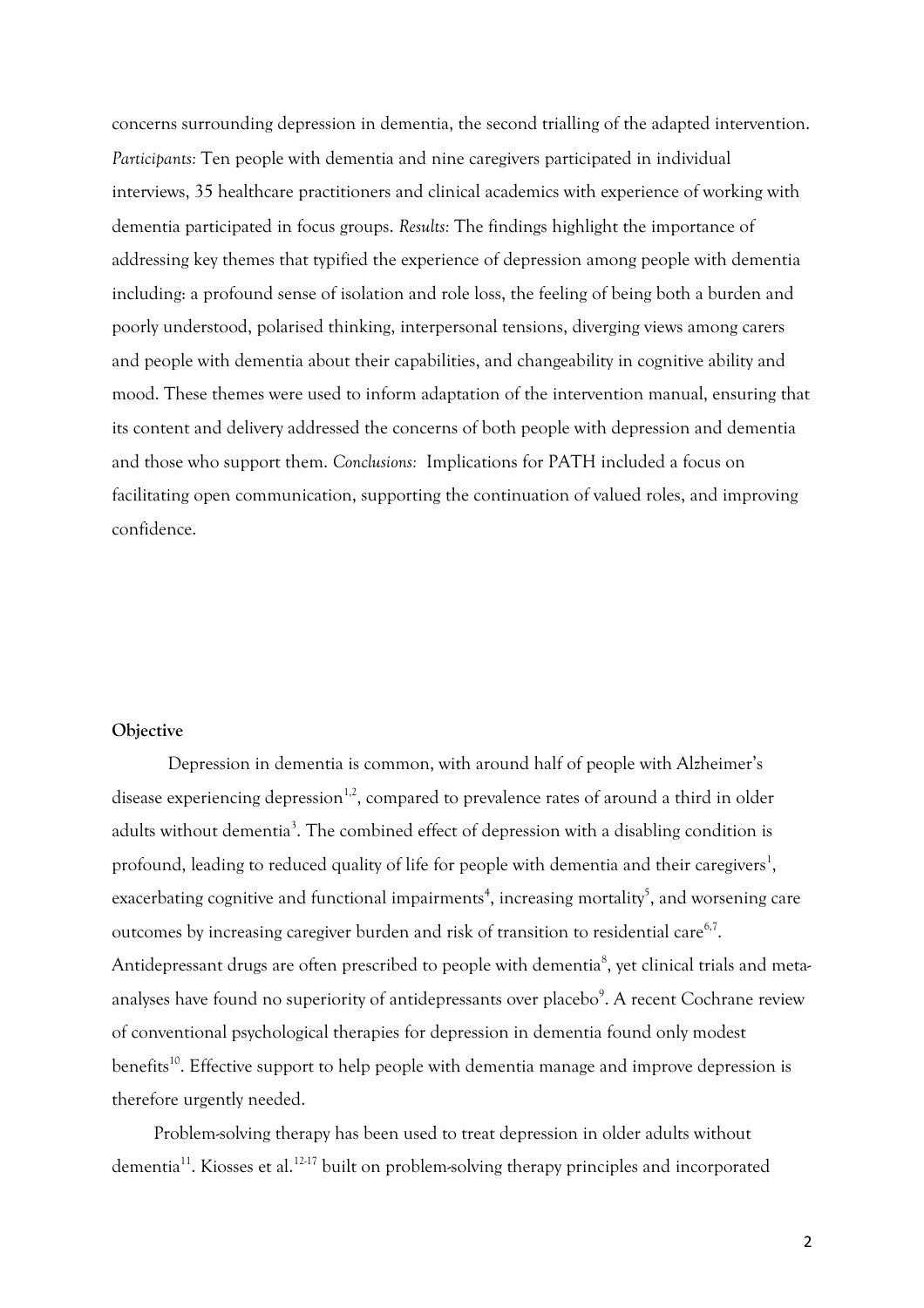emotion regulation models to develop Problem Adaptation Therapy (PATH), a psychological therapy for depression in older adults with pronounced cognitive impairment. PATH is conducted with the person and their caregiver, taking into account the impact of cognitive impairment on functioning and engagement with therapy, and allowing caregivers to support implementation of therapeutic techniques. Kiosses et al.<sup>12,13</sup> found that PATH was effective at treating depression and disability in people with depression and significant cognitive impairment, a promising result that suggests offering this novel therapy to people with diagnosed dementia and depression may also be effective.

The progressive nature of dementia, with worsening cognitive and functional impairments, means that people with more advanced impairments may struggle with the structure, pace, and content of traditional PATH sessions. This necessitates further adaptation and elaboration of PATH to ensure people with a clinical diagnosis of dementia, including those in the moderate stages, and experiencing worsening impairments are able to fully engage with, and benefit from, this intervention. Secondly, further research is needed to adapt PATH to be delivered by clinicians with varying professional backgrounds, and within different healthcare settings. Therefore, the aim of this study is to adapt and optimize PATH to be delivered to people with depression and dementia by staff with a range of professional backgrounds as part of routine healthcare. Qualitative, iterative methods will be used to help ensure that the intervention is grounded in the lives and perspectives of those who will use it and thereby reflect the unique cognitive, psychological and social circumstances associated with dementia. Following this adaptation phase, the adapted intervention will be tested in a full randomised controlled trial as part of the PATHFINDER trial.

#### **Methods**

#### *Study design*

We used a two-stage design to elicit feedback on PATH, using rigorous qualitative research techniques and adapting the intervention in an iterative way. The study was approved by Wales Research Ethics Committee 4, REC Reference 18/WA/0209.

# *Participants*

In Stage 1, fifteen potential participants were identified by clinicians in Memory Clinics and Community Mental Health Teams (CMHTs), and consent obtained to pass their details to the research team. Following screening, ten people with dementia were recruited, along with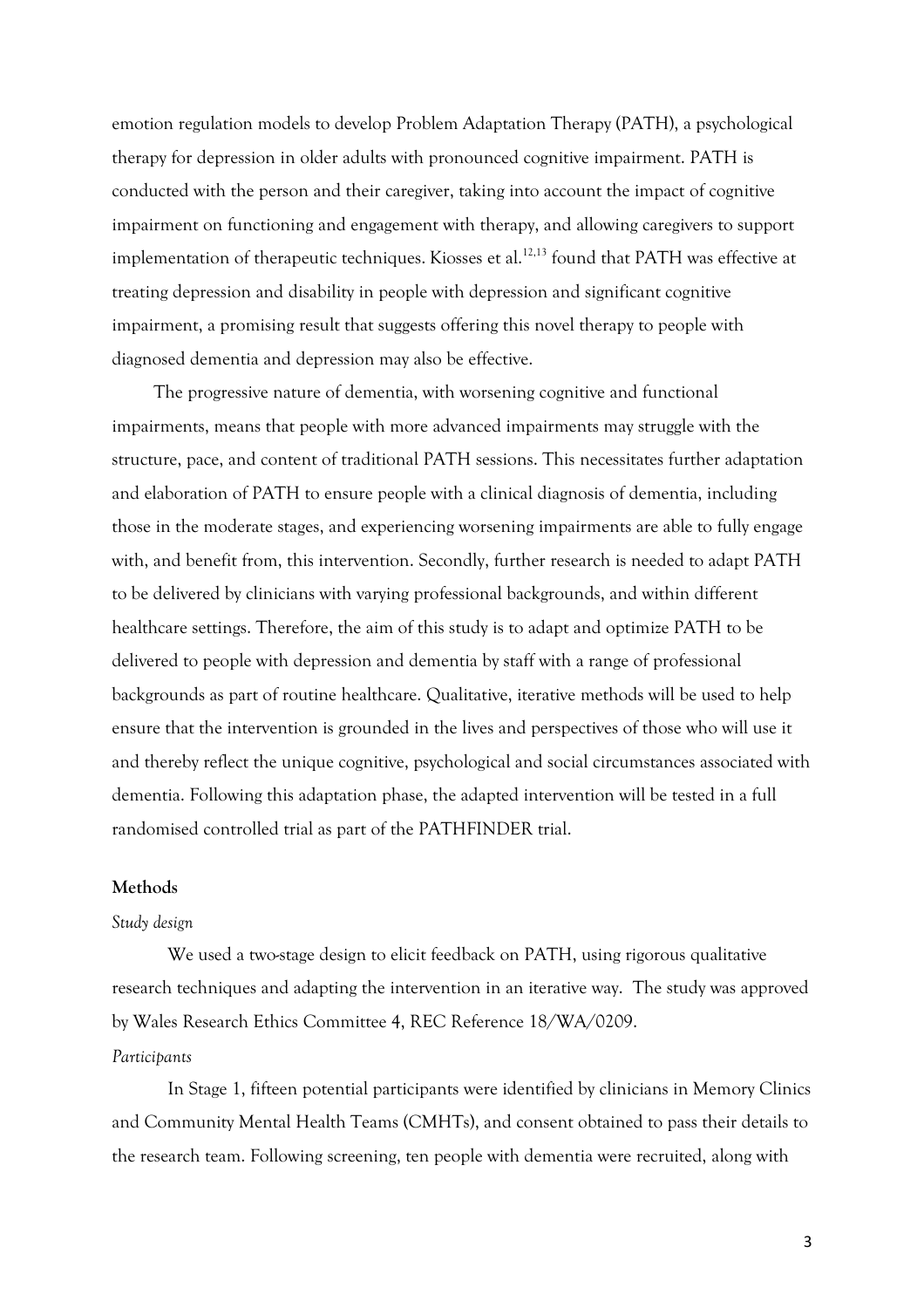nine of their caregivers. Participants passed screening if they were diagnosed with Alzheimer's disease or mixed dementia, had a caregiver who spent at least three hours a week with them over different visits, and scored above ten on the Standardised Mini Mental State Examination<sup>18</sup>, and above seven on the Cornell Scale for Depression in Dementia<sup>19</sup>. All participants were assessed at both study stages to have capacity to consent by a research nurse with extensive experience of working with people with dementia, and written informed consent was obtained from all participants. We selected participants to give a range of perspectives, according to depression and dementia severity, ethnicity, age, gender, and caregiver relationship. Half of the participants were recently diagnosed with Alzheimer's disease (in the past six months), but reported awareness of memory problems for some time before diagnosis.

Participants for four focus groups were clinicians who responded to an invitation to participate sent to Memory Clinics and CMHTs in north London. The fifth focus group involved PATHFINDER study research collaborators, experts in the field of dementia and mental health. A Patient and Public Interest (PPI) meeting involving six people with dementia, recruited from an Age UK dementia support group, was conducted to help interpret emerging themes. Participant characteristics are reported in Table 1. Participants provided informed consent and agreed to confidentiality in each group.

All stage one interview participants agreed to take part in stage two, but only five dyads were able to participate: two declined as caregivers were too busy, one person with dementia was experiencing serious health problems, and two dyads were uncontactable.

# *Data collection*

In Stage 1, we interviewed each person with dementia and their caregiver separately. Interviews lasted 20-50 minutes, guided by a flexible topic schedule. This encompassed discussion of situations or problems that trigger negative emotions or inhibit positive emotions, feasibility and acceptability of strategies to reduce the negative impact of behavioural and functional limitations, how best to involve carers in PATH, and how to adapt the intervention to an individual's circumstances and needs. The focus group topic schedule included discussion of perceived priorities and needs of people with dementia and depression and their caregivers, and the challenges and solutions of using PATH approaches with this population. Emerging themes were discussed with participants in the PPI focus group, and feedback on their perspectives was sought and incorporated into the analysis. Two researchers (CM and EC) conducted the interviews and focus groups, which were audio recorded and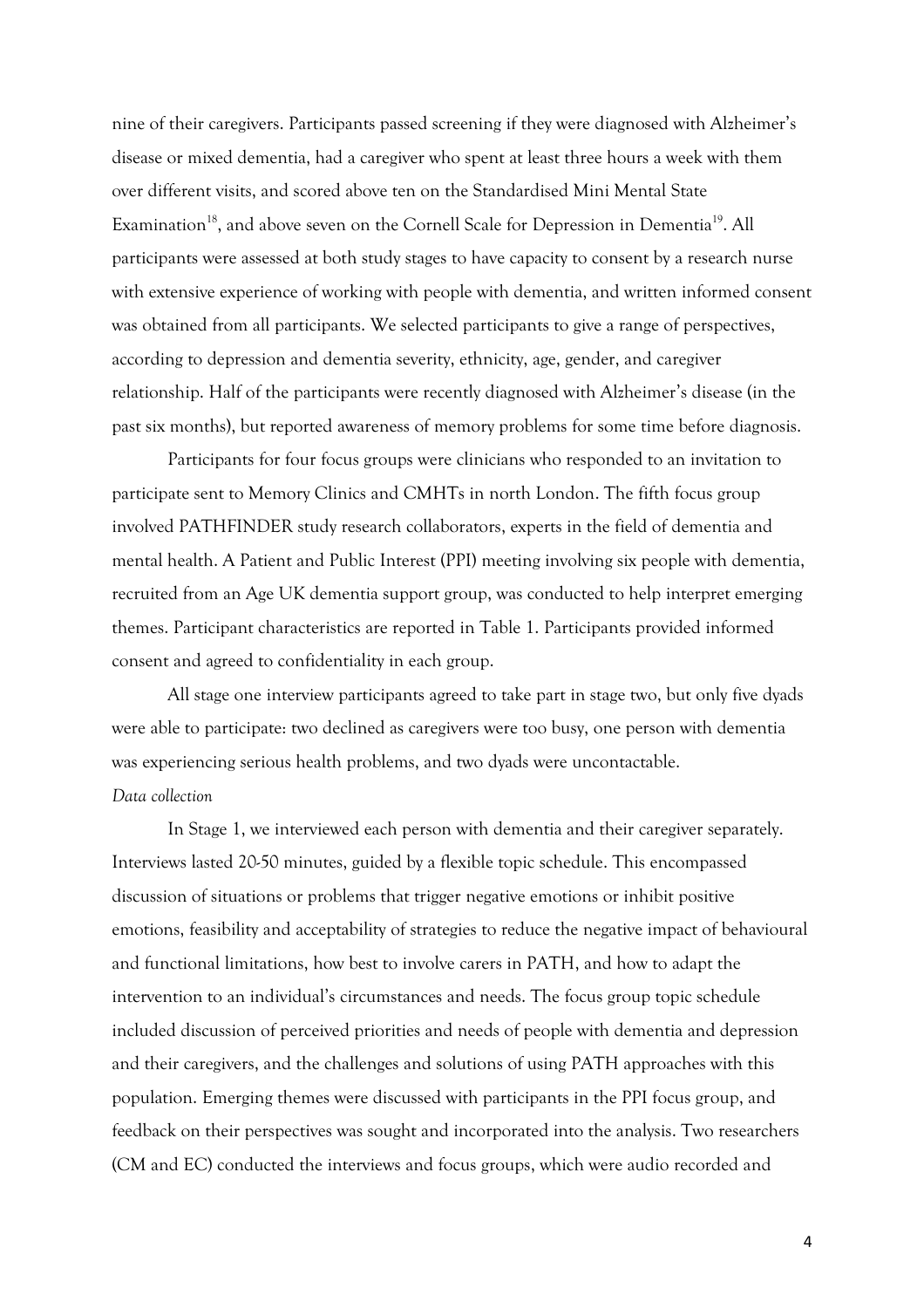transcribed.

In Stage 2, we trialled two sessions of the adapted intervention, focussing on testing the newly adapted manual and worksheets with participants. Sessions took place in participants' homes, a week apart. Informed consent was taken from both parties before session one. We used think-aloud (TA) techniques to guide session plans<sup>20</sup>. TA techniques are based on the idea that people can verbalise their internal processes as they complete a task $^{21,22}$ . A TA approach is valuable in evaluating an intervention for people with dementia, as it allows people with dementia to openly talk about how they are experiencing the intervention session as it happens, removing the need to recall session details in a later feedback interview.

Taking into consideration the need for participants to feel comfortable talking openly about their concerns or feedback, instructions given at the beginning of each session explained the value of receiving open and immediate reactions and highlighted that participants could stop to ask questions at any point. One researcher (CM) conducted the sessions, which were audio recorded then transcribed, with research notes taken throughout of body language, expression and tone indicating where confusion or uncertainty was present. *Analysis*

In Stage 1, we analysed transcripts using Braun and Clark's thematic analysis guidelines<sup>23</sup> with an inductive approach, and a practical focus around identifying aspects from participants' experiences that had implications for intervention adaptation. Data from each group was analysed separately to identify issues and perspectives pertinent to each group. Transcripts were analysed by CM with a proportion also analysed by VL and EC.

Key themes and interpretations were discussed with the research team, including PPI representatives. The PATH manual developed by Kiosses et al.<sup>12</sup> was then adapted in collaboration with the original authors to ensure that the intervention manual reflected the priorities and concerns of those with dementia and the caregivers and clinicians who support them. The adaptation maintained the main theory, therapeutic approaches, and techniques of PATH.

In Stage 2, we analysed transcripts and research notes from the think-aloud sessions with the specific focus of gathering feedback on whether the adapted manual required further changes. Descriptions of problems encountered and direct feedback from each participant were written for each session, and then cross referenced with other sessions and participants to see if the issue was repeated. A feedback document was prepared containing recommendations and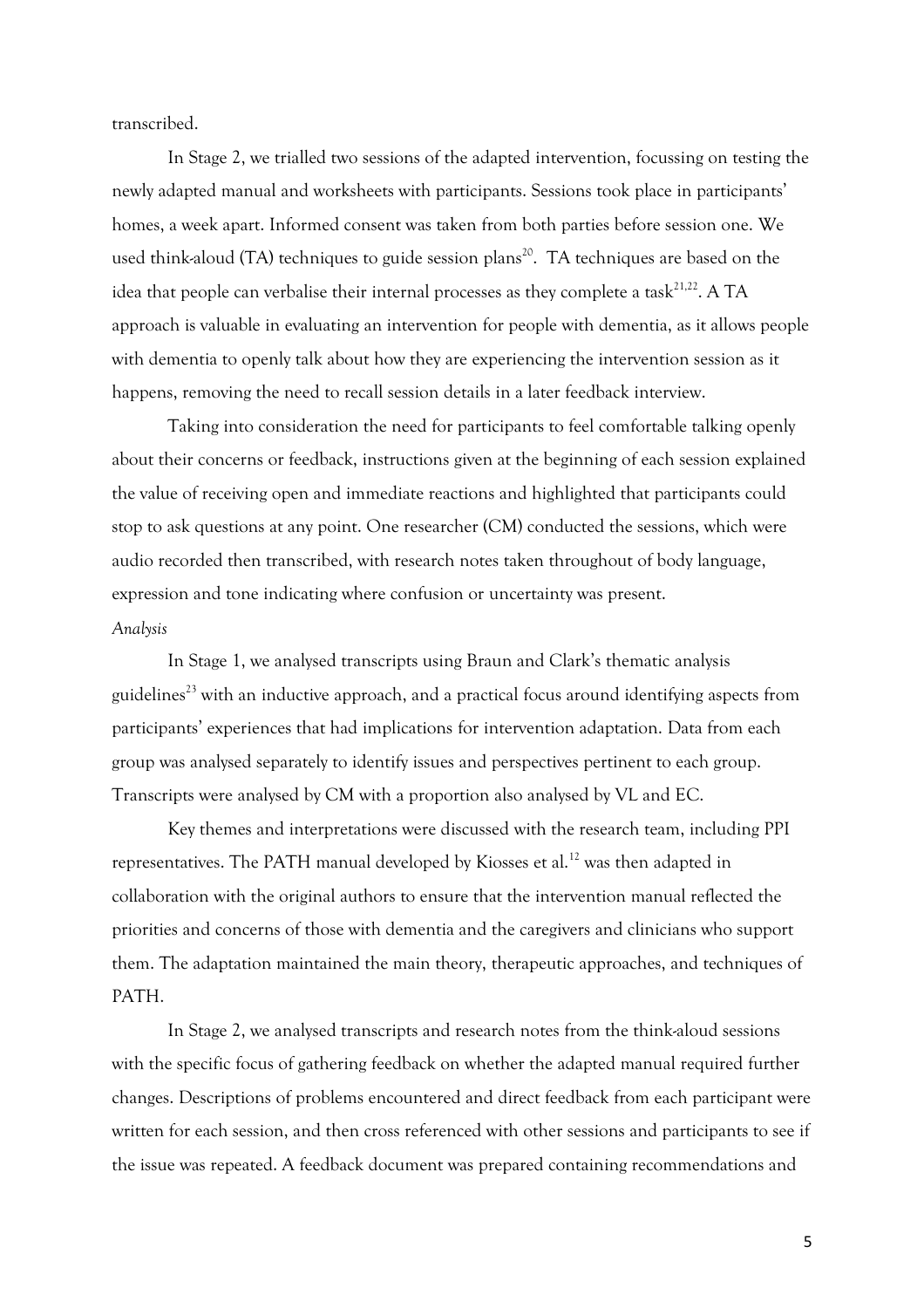suggestions for further changes to the intervention manual, and following further adaptation, the manual was approved by the manual adaptation team.

#### **Results**

#### **Stage one**

Four main themes arose from analysis, each capturing important elements of the experience of depression in dementia that had implications for the content and delivery of the intervention. Themes are presented here with initial focus on the views of people with dementia, including PPI group participants. The views of caregivers and healthcare professionals are provided where they reveal further nuances or differing perspectives. These findings informed the adapted PATH manual and subsequent training to PATH Therapists (meaning anyone delivering PATH) in the PATHFINDER RCT. Quotes for each theme are presented in Table 2, and implications from each theme that guided the intervention adaptation can be found in Table 3.

# **Theme one – Experience of Loss**

# Loss of social contact

This was reported by most as a key factor in depression in dementia. People with dementia reported many ways that dementia affects their social lives, from struggling to talk in public places due to confusion and levels of background noise, embarrassment at forgetfulness during conversations or at having less to talk about due to reduced activity, and through irritability or frustration at not understanding others or being understood themselves. Reduced family contact, with children moving away, combined with reduced mobility and ability to travel themselves, was identified by all participants as a contributor to depression.

Loss of functioning and confidence People reported frustration and loss of confidence resulting from being unable to undertake day-to-day activities such as housework, personal care, and visiting friends without support from caregivers. They felt this caused depression directly, and also indirectly by exacerbating fears of being a burden.

This theme captured striking differences in perspectives between people with dementia, caregivers, and clinicians. Caregivers frequently felt their relative could be doing more but chose not to, and clinicians suggested that people with dementia's awareness of a supportive infrastructure could both compensate for and reinforce their reduced independence, thereby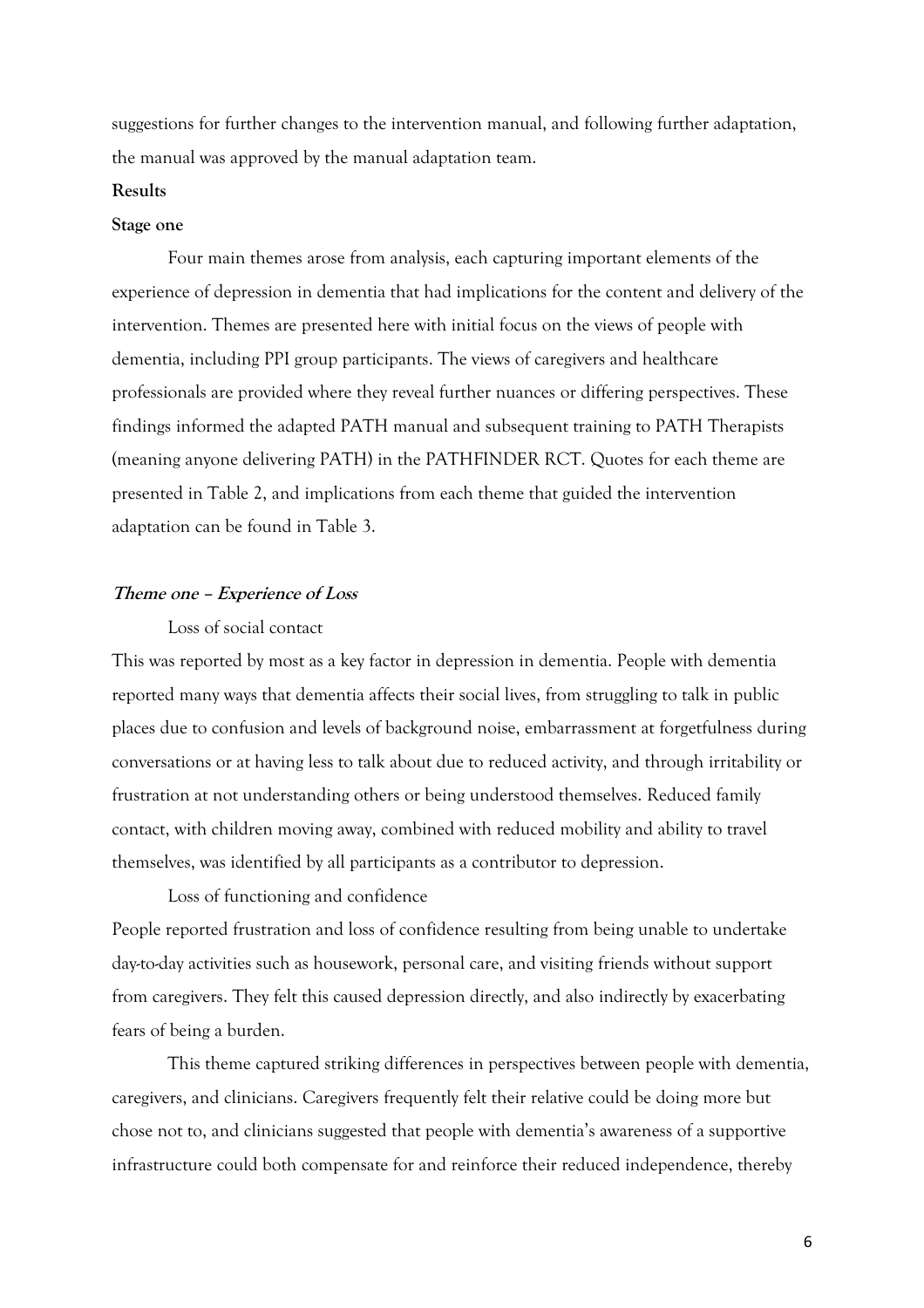contributing to excess disability. Caregivers reflected that "bad memory days" lead to worsened mood, but neither caregivers nor clinicians acknowledged their potential impact on confidence. In contrast, several people with dementia expressed sadness that others were frustrated with them for doing things too slowly, and said that this made them not want to do things.

# Loss of role or identity

Most people reported losing important roles in their lives since developing dementia, such as work, community, and spiritual roles, and stated this was a primary factor in depression. Clinicians focused primarily on change in traditional gender roles, but did not discuss other roles and aspects of people with dementia's identity.

# **Theme two – Pertinent cognitive and emotional aspects of depression in dementia**  Self-esteem and internalised stigma

Many people used self-critical or self-stigmatising language that likely reflected how they saw themselves. For example, "useless", "incapable", "backwards", "falling apart", "a nutter", "nobody", "not important". Carers reported that any existing low self-esteem in their relative was exacerbated by dementia.

Polarised thinking

Some people viewed dementia as something they had to adapt life to, but others seemed to feel that dementia meant their lives were over, and were resigned to merely existing while they waited to die.

The latter outlook underpinned several other themes, particularly suicidality, low selfesteem and self-stigma, and relationship tensions. Relationship tensions were evident as people with this attitude appeared less inclined to try to help themselves, generating frustration among caregivers, and irritability on both sides. The perspective of life being over was more prominent in those with more severe depression and low motivation.

#### Anxiety

People frequently reported anxiety, including worrying about forgetting things, making mistakes, the future, and the impact of dementia on their families. Anxiety affected many areas of their lives, with people reporting that anxiety stopped them from doing things just as much as their dementia or depression symptoms. Caregivers felt anxiety lead to irritability, which then lowered mood. Clinicians agreed that anxiety and depression are often intertwined, and hard to treat in isolation.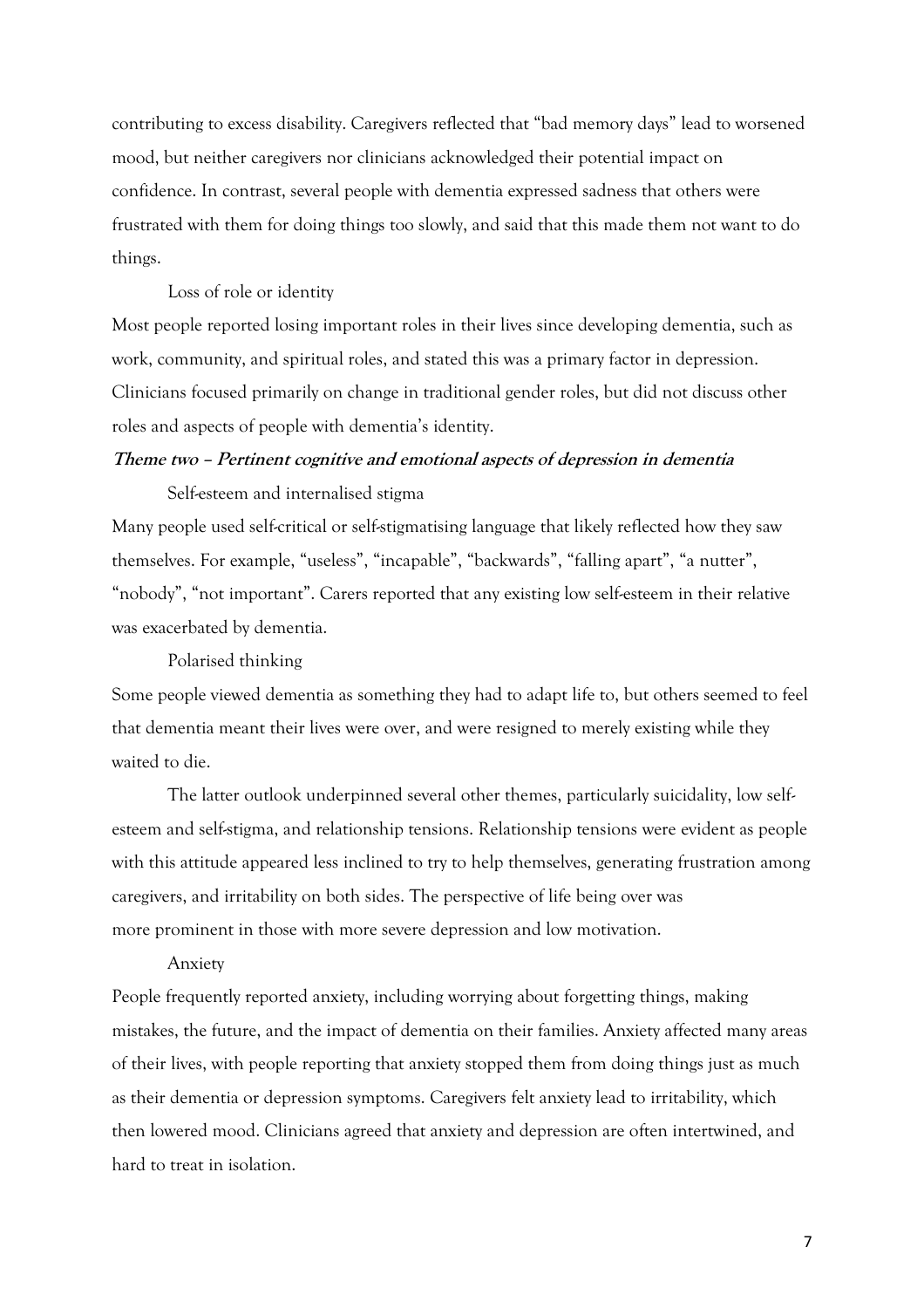# Burden

Most people with dementia reported feeling like a burden, with some suggesting that their families would be better off without them. Many felt this was their responsibility to manage, by keeping things to themselves rather than talking to others about how they were feeling, as talking about worries was considered to cause their caregiver to experience more stress and worry. Caregivers also felt that they had to manage their relatives' fears of being burdensome, by not sharing their worries or concerns with them. Clinicians thought that engaging in PATH together might help reduce worries about burden in both, as it would help them talk and develop coping strategies together.

## **Theme three – Caregiver involvement challenges**

All participants thought the involvement of a caregiver in therapy would be beneficial to all involved, with caregivers hopeful that it would help improve their own understanding of how to help manage their relative's mood. However, all groups acknowledged that this would introduce specific challenges.

Caregivers' own physical and mental health challenges People with dementia worried about the additional burden on their caregivers on top of their current demands. Caregivers and clinicians identified issues that may affect caregivers' ability to be involved in PATH, including their own mental and physical health problems, other caring responsibilities, and maintaining paid employment.

## Differing perspectives

People with dementia reported it is hard to understand what dementia is like unless you have it, and felt that caregivers struggled to understand how it eroded their sense of self and made everyday life difficult. Caregivers reported that they would identify more difficulties than their relative with dementia, stating that their relative often forgets problems or does not see difficulties as being problematic, but worried about causing upset by giving different perspectives. Caregivers reported anxiety about disagreeing with their relative in therapy sessions, as they were concerned about starting arguments.

## Relationship tensions

People with dementia and their caregivers revealed that the main interpersonal problem they experienced was irritability with each other, which was typically reported as being an effect of dementia and forgetfulness. However, clinicians reported concerns about interpersonal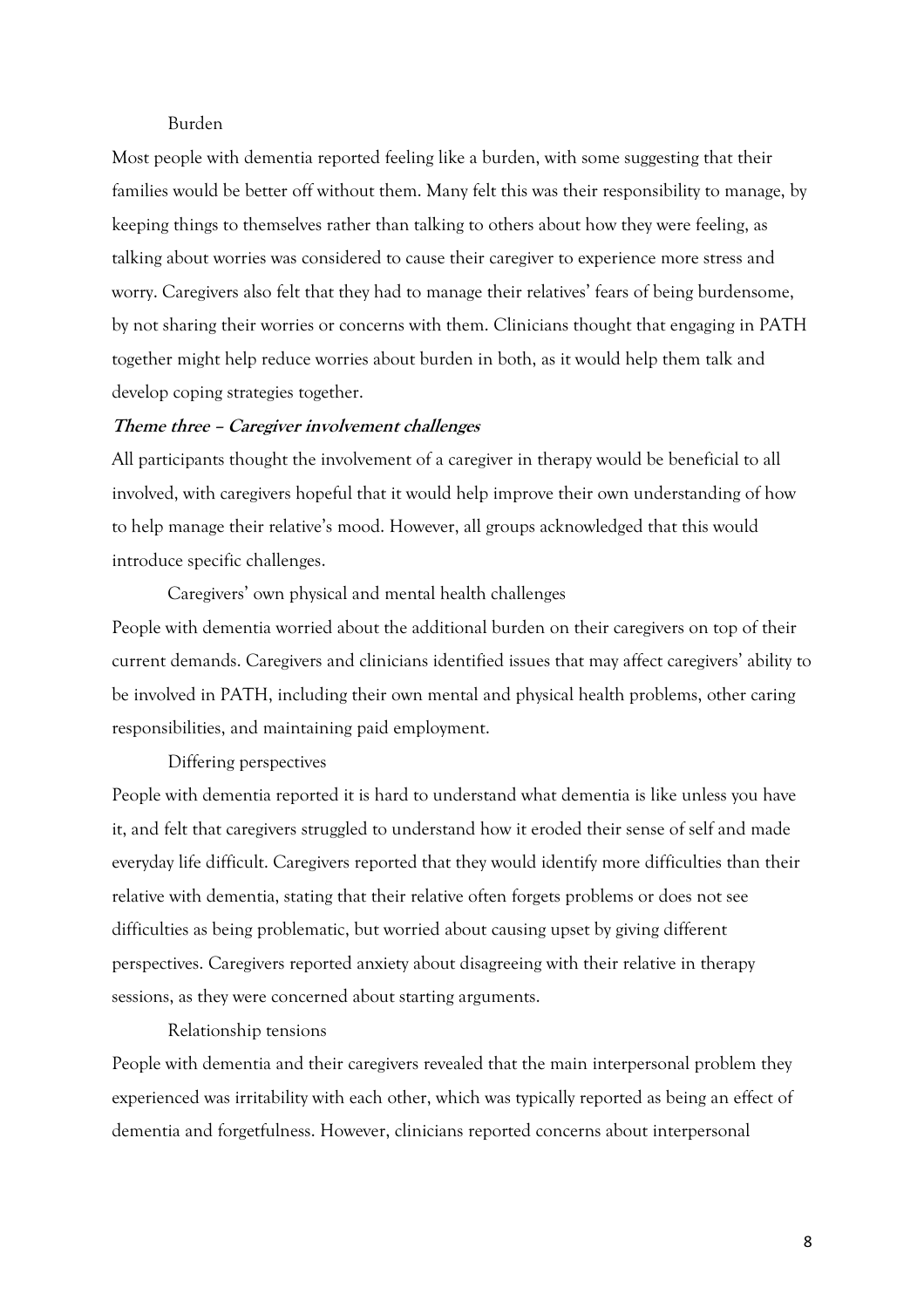conflicts and underlying relationship problems, anxiety about managing conflict, and concern that sessions could become more like relationship therapy.

# **Theme four – Preferences for therapy delivery**

#### Language and tone

All participant groups mentioned the importance of language and tone when talking to people with dementia, and of making sure that clinicians did not appear patronising. People with dementia typically identified with more general terms such as memory problems, being fed up, and feeling down, rather than dementia and depression, and felt these words might be offputting, although some did prefer the term depression. Caregivers stressed the need for sensitivity, using relevant examples, and asking questions in small steps to avoid causing confusion. Clinicians highlighted that people with dementia are often very aware of being talked down to.

## Flexibility

All participants referenced the value of flexibility in sessions. Some people talked about how they can struggle to find words, so flexibility over session length would be helpful as there would be times when they found it harder to talk. Some suggested that suitable length depended on the content of the session, with people disliking numerous questions or feeling like they were being talked at for a long time. People had different preferences over session location, with some preferring to leave the house for appointments to give them something to do, and some preferring a clinician visit them so they need not worry about travel. Clinicians agreed on the importance of flexibility for engagement, but reported concerns over how that would work in a practical sense in the clinical setting.

#### Home Practice

Most people liked the idea of home practice, but said it should be simple to avoid making them feel overwhelmed. Some reported diminishing reading and writing abilities, and worried about completing homework for this reason, but caregivers were keen to provide help and support as they thought it would be useful. Clinicians supported using worksheets, but suggested participants were more likely to engage with homework if it was used according to need rather than prescriptively.

#### **Stage two**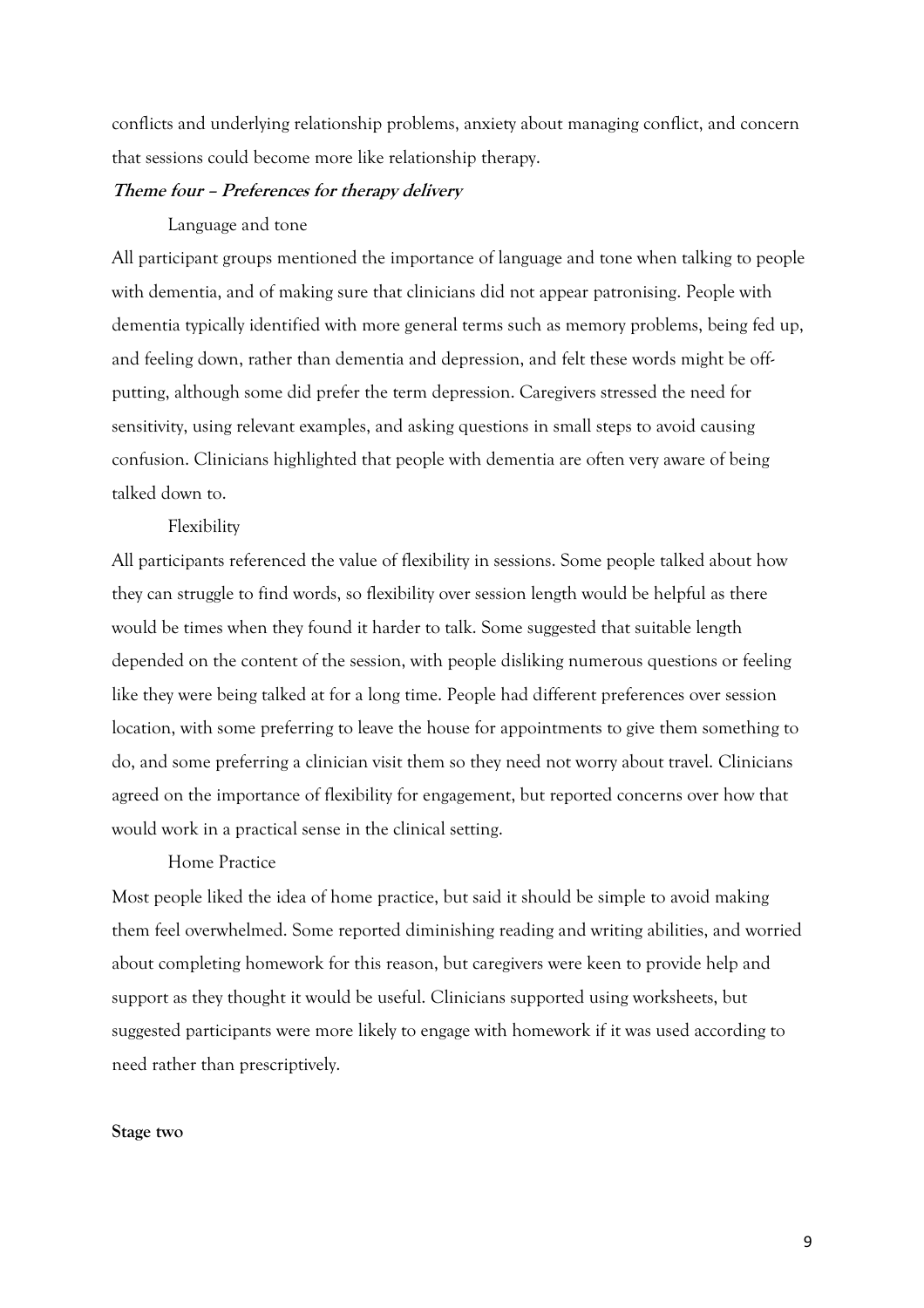Feedback consisted of specific recommendations for changes to the manualised intervention, based on difficulties encountered and feedback received from participants. Changes included session structure, information and instructions, wording, adjusting information and instructions for people with different levels of dementia severity and functioning, and highlighting where therapists need to be aware of particular issues that might be encountered and how to manage these.

For example, despite describing comprehensive problem lists in session one, several people with dementia said that whether they actually view something as a problem depends on the mood they are already in - if they wake up feeling depressed, they will experience something as much more troublesome than if they had woken up feeling neutral or happy. Many people reported that their mood changes regardless of what is going on around them, leaving them feeling out of control with respect to their moods and emotions. Insights such as this enabled the manualised intervention to be sensitive to individual variation in how people with dementia experience depression, and to guide therapists to be more sensitive and use judgement about how to follow the manual with each person.

Participants reported many positives of the sessions, including having practical suggestions and approaches to problems, a chance to talk through things and make plans, and that it left them with a sense of hope for the future. Some feedback comments are summarised in Table 4.

## **Conclusions**

The findings illustrate the difficulties experienced by people with moderate dementia and depression and their caregivers, and highlight the many opportunities for intervention that a talking therapy focused around problem solving and emotion regulation could address in this population. Adjusting to a new reality of challenges and loss affects emotions, leading to reduced confidence and self-esteem, and anxiety around reduced functioning. Findings are consistent with Kitwood's theory of Personhood<sup>24</sup>, as often a sense of loss and reduced functioning was inadvertently exacerbated by behaviours of caregivers, such as stopping the person with dementia doing things or speaking on their behalf. Key recommendations for intervention adaptation based on the findings of this study include: supporting people with dementia to continue with valued roles but also adjust to changes; supporting open discussion with caregivers around activities and care arrangements to optimize independence and reduce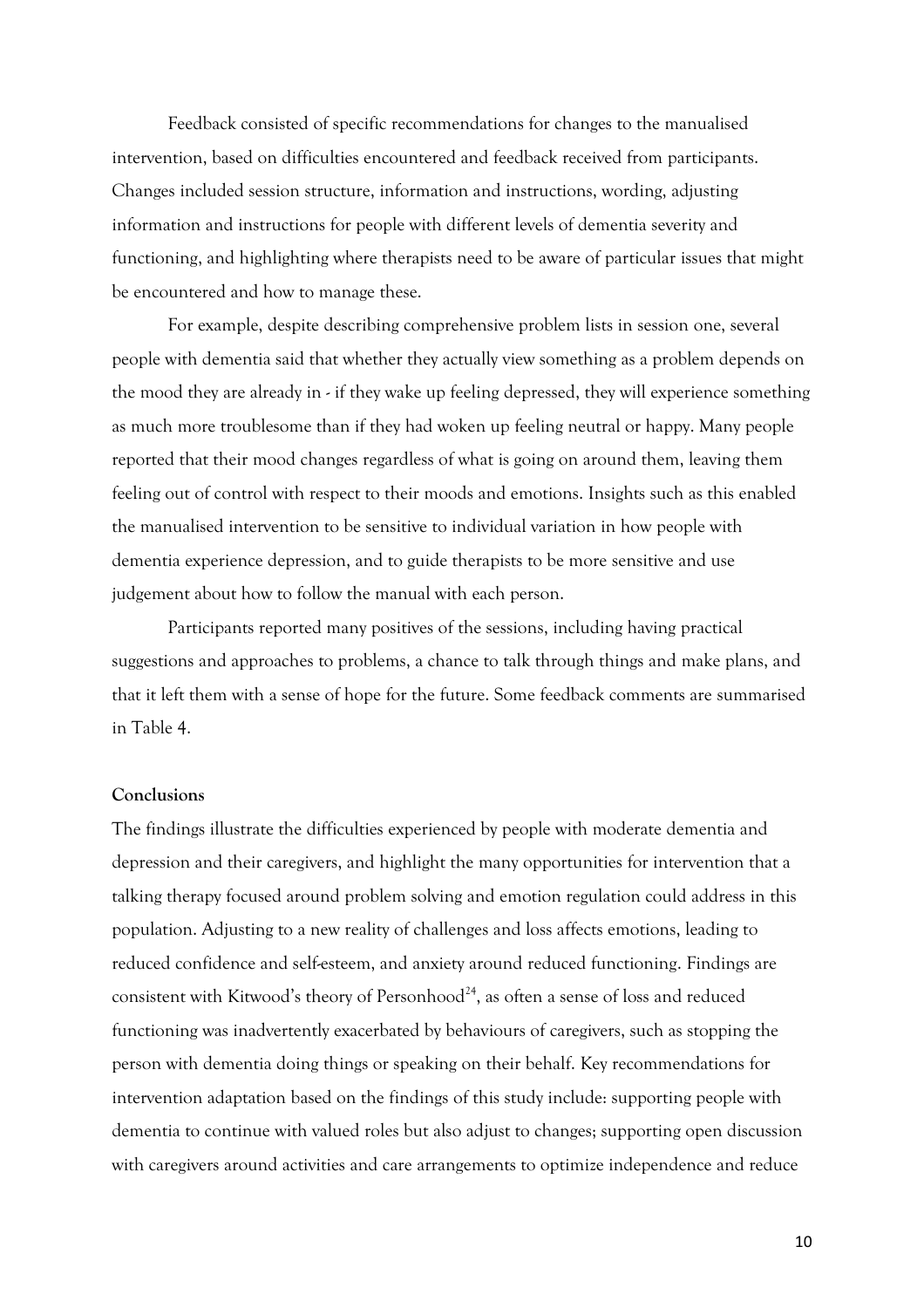relationship tensions and fears around burden; and supporting people with dementia to maintain social activities to create a supportive community and increase confidence and self esteem. These key suggestions align with Fazio's recommendations for person-centred care in dementia<sup>25</sup>. Involving caregivers in the intervention adds a valuable dimension to therapy, allowing joint discussion about manageable activities for the person with dementia.

The findings highlight the value of listening to the perspectives of people with dementia themselves, rather than relying on informants, as much research still does $^{26}$ . Contrary to Burke et al.<sup>27</sup>, people with dementia mostly gave similar descriptions of their depressive symptoms and behaviours as their relatives, but it was beliefs about why certain symptoms and behaviours were present where perspectives diverged. A key example of this being one person with dementia saying she had stopped doing her favourite hobby because she feared making mistakes, while her caregiver had assumed she had just lost interest due to depression. All participants were able to clearly articulate their thoughts, feelings, and motivations, even those with more moderate dementia. Thus, relying solely on clinicians and caregivers perspectives would lead to missing important thoughts and feelings underlying behaviours, and interventions may be less effective.

This has important implications for future research understanding the thoughts, feelings, and behaviours of people with dementia, reinforces the need for research to include their voices, and highlights the value of involving people with dementia in intervention development. It is clear that using person-centred, qualitative methods can give richer and more meaningful understanding of conditions, and could help explain unexpected findings such as Zhu et al.'s findings of no interaction between depression and apathy in people with dementia<sup>28</sup>.

Participants were from a range of cultural, ethnic, and socio-economic backgrounds, suggesting the findings reflect common difficulties across these demographics. However, this may also be problematic as there are cultural differences in how both depression and dementia are experienced<sup>29,30</sup> and clustering several cultures into one small sample may obscure nuances of how better to support people from different backgrounds. Including people with varying dementia severity and education levels, and clinicians with a range of professional backgrounds, has allowed the manualised intervention to be sensitive to a wide range of participant needs and provide real examples of how different techniques can be used with different people. One particular challenge was carer availability - a further iteration of PATH

11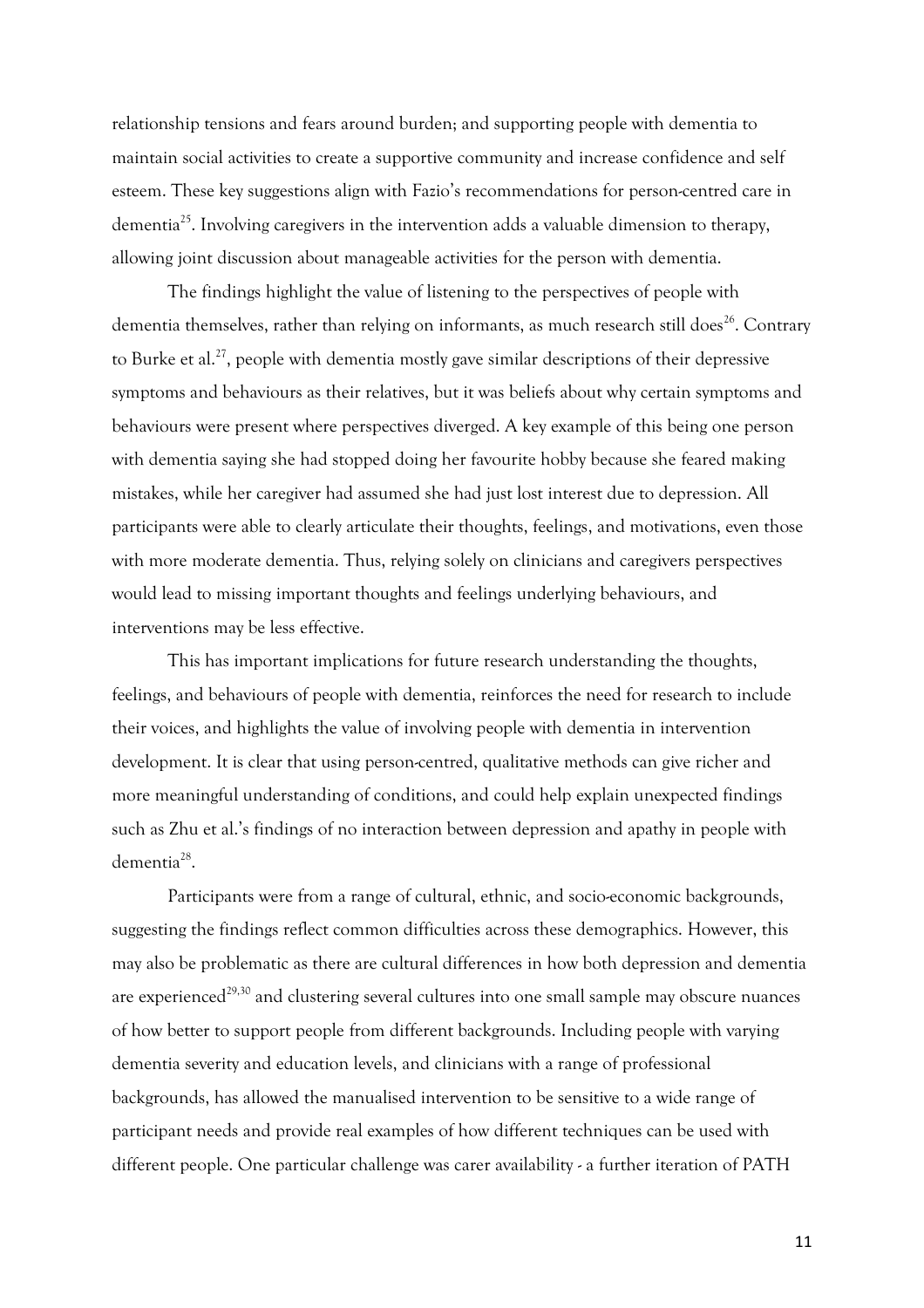may be needed so that people with limited access to carers, who are often most in need of support for depression, can also benefit from the support of PATH interventions.

Obtaining feedback and perspectives from these three key stakeholder groups resulted in a therapy that is readily acceptable to those receiving and delivering it, enabled key problem areas to be addressed, and optimized the intervention in advance of its evaluation in the subsequent RCT.

# **Disclosures/Conflicts of Interest**

No disclosures to report.

# **Author Contributions**

CM wrote the manuscript and conducted data collection and analysis. EC contributed to data collection and analysis. RLG and RH contributed to manual development and data analysis. DK and GA provided the intervention and manual for adaptation. VL contributed to data analysis and manuscript preparation. All authors reviewed the final manuscript.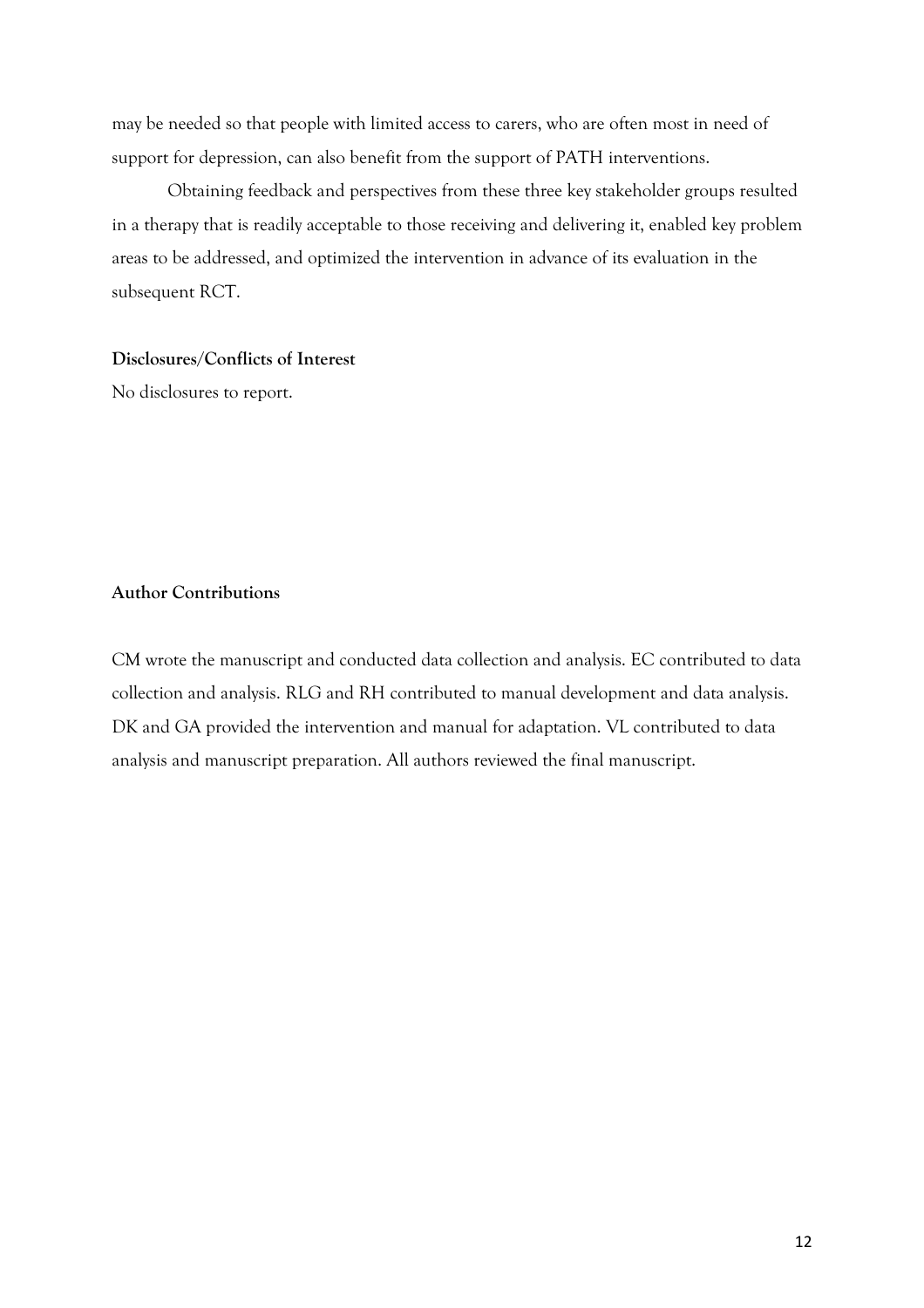# **References**

1. Lyketsos CG, Steele C, Baker L, et al: Major and minor depression in Alzheimer's disease: prevalence and impact. Journal of Neuropsychiatry and Clinical Neuroscience 1997; 9:551-561 2. Starkstein SE, Jorge R, Mizrahi, et al: The construct of minor and major depression in Alzheimer's disease. American Journal of Psychiatry 2005; 162:2086-2093

3. Wilkinson P, Ruane C, Tempest K: Depression in older adults. BMJ 2018; 363:k4922

4. Greenwald BS, Kramer-Ginsberg E, Marin DB: Dementia coexistent major depression. American Journal of Psychiatry 1989; 146:1472-1478

5. Burns A, Jacoby R, Levy R: Psychiatric phenomena in Alzheimer's disease III: disorders of mood. British Journal of Psychiatry 1990; 157:81-86

6. Stern Y, Tang MX, Albert MS, et al: Predicting time to nursing home care and death in individuals with Alzheimer's disease. JAMA 1997; 277:806-812

7. Gonzalez-Salvador MT, Arango C, Lyketsos CG, et al: The stress and psychological morbidity of the Alzheimer patient caregiver. International Journal of Geriatric Psychiatry 1999; 14:701-710

8. Thompson S, Herrmann N, Rapoport MJ, et al: Efficacy and safety of antidepressants for treatment of Alzheimer's disease: a meta-analysis. Canadian Journal of Psychiatry 2007; 52:248- 255

9. Orgeta V, Tabet N, Nilforooshan R, et al: Efficacy of antidepressants for depression in Alzheimer's disease: systematic review and meta-analysis. Journal of Alzheimer's Disease 2017; 58:725-733

10. Orgeta V, Qazi A, Spector A, et al: Psychological treatments for depression and anxiety in dementia and mild cognitive impairment: systematic review and meta-analysis. British Journal of Psychiatry 2015; 207:293-298

11. Kirkham JG, Choi N, Seitz DP: Meta-analysis of problem solving therapy for the treatment of major depressive disorder in older adults. International Journal of Geriatric Psychiatry 2016; 31:526-535

12. Kiosses DM, Ravdin LD, Gross LL, et al: Problem Adaptation Therapy (PATH) for older adults with major depression and cognitive impairment: A randomised clinical trial. JAMA 2015; 72:22-30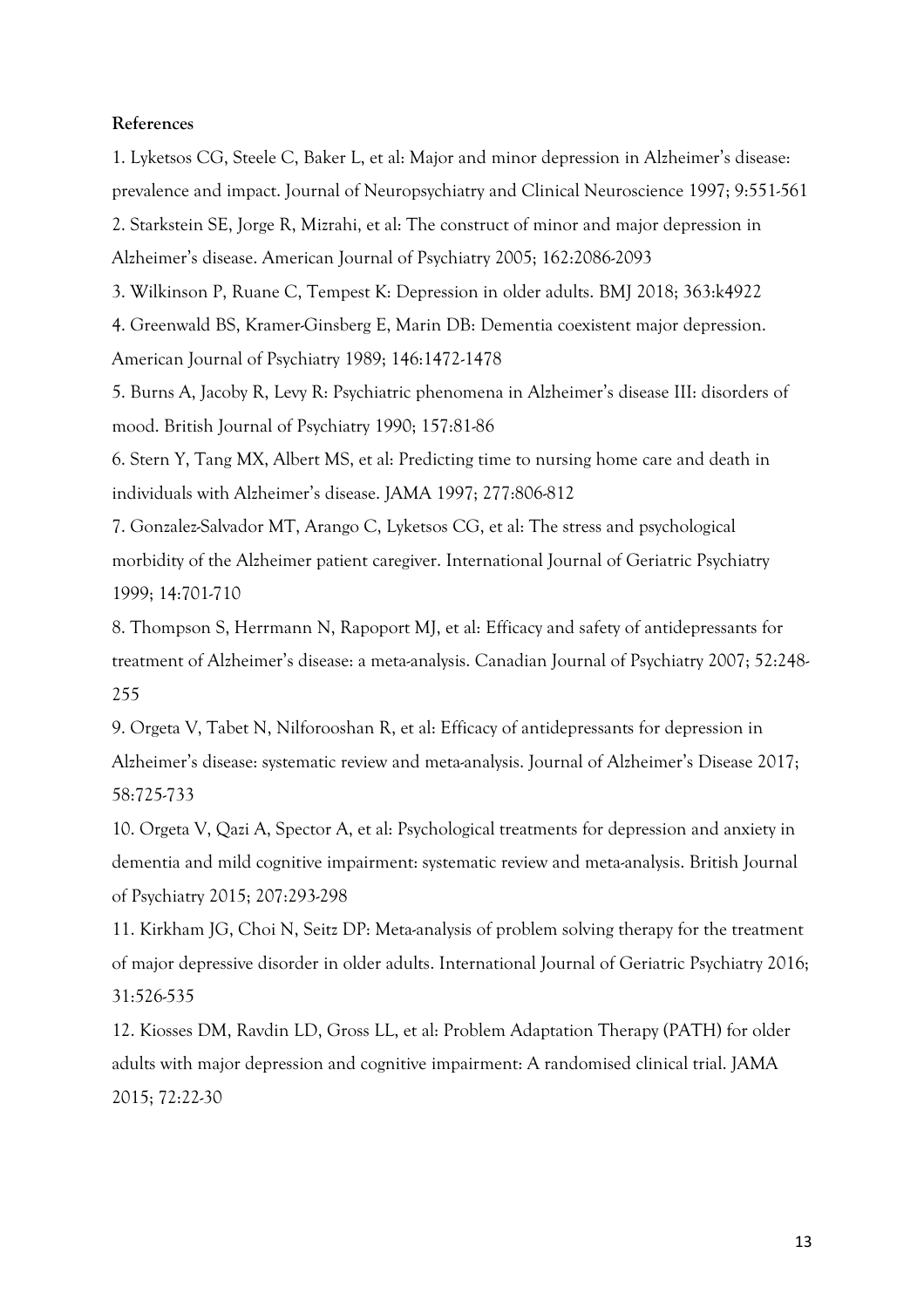13. Kiosses DN, Rosenberg PB, McGovern A, et al: Depression and suicidal ideation during two psychosocial treatments in older adults with major depression and dementia. Journal of Alzheimer's Disease 2015;48(2):453-462.

14. Kiosses DM, Teri L, Velligan DI, et al: A home-delivered intervention for depressed, cognitively impaired, disabled elders. International Journal of Geriatric Psychiatry 2011; 26: 256-262

15. Kiosses DM, Arean PA, Teri L, et al: Home-delivered Problem Adaptation Therapy (PATH) for depressed, cognitively impaired, disabled elders: A preliminary study. American Journal of Geriatric Psychiatry 2010; 18:988-998

16. Arean PA, Raue P, Mackin RS, et al: Problem-solving therapy and supportive therapy in older adults with major depression and executive dysfunction. American Journal of Psychiatry 2010; 167:1391-1398

17. Alexopoulos GS, Raue P, Kiosses DN, et al: Problem-solving therapy and supportive therapy in older adults with major depression and executive dysfunction: effect on disability. Archives of General Psychiatry 2011; 68:33-41

18. Molloy DW, Alemayehu E, Roberts R: Reliability of a standardized Mini-Mental State Examination compared with the traditional Mini-Mental State Examination. American Journal of Psychiatry 1991; 148:102-105

19. Alexopoulos GS, Abrams RC, Young RC, et al: Cornell Scale for Depression in Dementia. Biological Psychiatry 1988; 23:271-284

20. Fonteyn ME, Kuipers B, Grobe SJ: A description of think aloud method and protocol analysis. Qualitative Health Research 1993; 3:430-441

21. Ericsson KA, Simon HA: Verbal reports as data. Psychological Review 1980; 87:215-251

22. Boren MT, Ramey J: Thinking aloud: reconciling theory and practice. IEE Transactions on Professional Communication 2000; 43:261-278

23. Braun V, Clarke V: Using thematic analysis in psychology. Qualitative Research in Psychology 2006; 3:77-101

24. Mitchell G, Agnelli J: Person-centred care for people with dementia: Kitwood reconsidered. Nursing Standard 2015; 30,7:46-50

25. Fazio S, Pace D, Flinner J, et al: The fundamentals of person-centred care for individuals with dementia. The Gerontologist 2018; 58:S10-S19